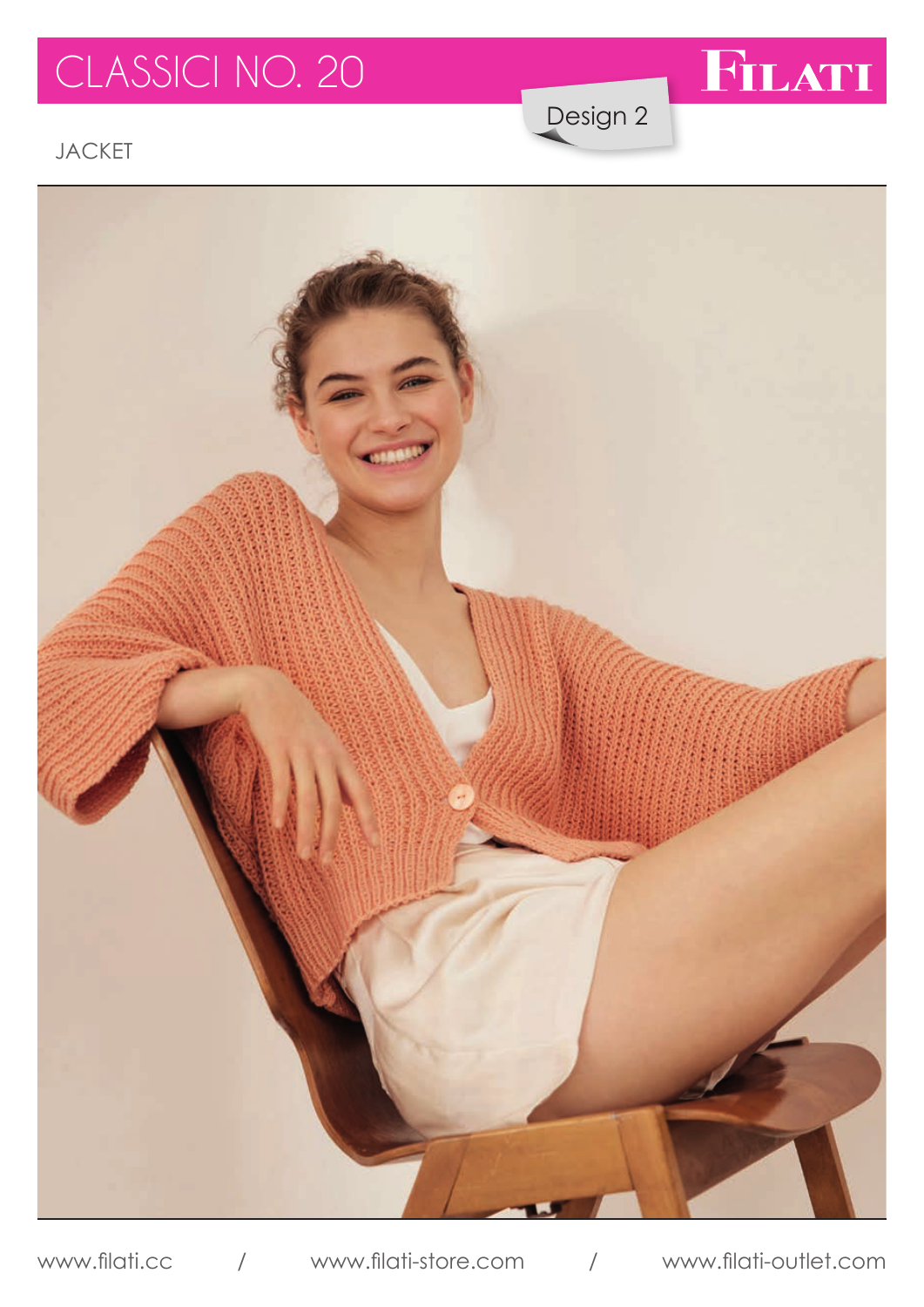# **ASSICI NO. 20**

### **JACKET**

Design 2

**Size** 36/38 (40/42, 44/46, 48) Instructions are given for first size. Figures in parenthesis refer to larger sizes. When only one figure is given, it applies to all sizes.

**Materials: 450 (500, 500, 550) g** of Lana Grossa **Fourseason** (45% extrafine organic Merino wool, 40% organic cotton, 15% recycled cashmere; 105 m/50 g) in Apricot **(col 20)**. Size 4 mm needles; size 5 mm circular needle, 80 cm long; size 4 mm crochet hook; one 25 mm button.

**Rib patt:** P1, k1.

**Half-brioche rib:** Multiple of 2 + 1. Work according to chart. Number at right edge of chart indicates RS row, number at left edge of chart indicates WS row. Rep rows 1 and 2 for half-brioche rib. Note: 1 stitch and 1 yo are treated as 1 stitch.

**Selvage sts:** On every row: Purl first and last st.

**Full-fashion dbl decrease:** At beg of RS row, patt over 4 sts, sk2p; at end of RS row, work to last 7 sts, k3tog, patt to end.

**Full-fashion dbl increase:** At beg of RS row, M1L&M1R, 3 sts in from edge; at end of RS row, M1R&M1L, 3 sts in from edge.

**Gauge:** 16 sts and 29 rows = 10 x 10 cm in half-brioche rib on size 5 mm needles.

**Note:** Jacket is worked in one piece, starting with 2 fronts worked separately then joined at the shoulders. Back is then worked down to the lower edge.

Left front: With size 4 mm needles cast on 41 (43, 47, 51) sts. Next row (WS): Selvage st, \* k1, p1; rep from \* to last 2 sts, k1, selvage st. Work in rib patt as set by last row until piece meas 7 cm from cast-on, ending with a WS row. Change to size 5 mm circular needle. Work 2 more rows in rib patt as established. Maintaining selvage sts, work chart for 2 rows. Cont to foll chart and shape side and sleeve as foll: Working full-fashion dbl inc, inc 2 sts at beg of next RS row, then every alt RS row 14 times, then every foll RS row 3 times = 77 (79, 83, 87) sts. Work increased sts into half-brioche rib. Work even until piece meas 54 (55, 56, 57) cm from cast-on. Place marker at right edge to indicate shoulder line. Work even until piece meas 6 cm from shoulder marker, ending with a WS row. Leave sts on needle, do not cut yarn.

**Right front:** Work same as left front, reversing all shaping and patt placement and when piece meas 12 (13, 14, 15) cm from cast-on, work buttonhole as foll: Next row (RS): Work first 3 sts, bind off 2 sts, work to end. On foll WS row, cast on 2 sts over bound-off sts. Place sts on holder, cut yarn.

**Back:** With RS facing, work across left front sts left on circular needle and across right front sts on holder and ptog adjoining selvage sts between pieces = 153 (157, 165, 173) sts. Work even until piece meas 24 (25, 26, 27) cm from shoulder mar-

kers, ending with a WS row. Shape sleeves and sides: Working full-fashion dbl dec, dec 2 sts at each end of next 3 RS rows, then every alt RS row 15 times  $= 81$  (85, 93, 101) sts. Work even until piece meas 47 (48, 49, 50) cm from shoulder markers, ending with a WS row. Work in rib patt for 2 rows. Change to size 4 mm needles. Cont in rib patt as established for 7 cm. Bind off all sts in rib.

**FILATI** 

**Finishing:** Sew side and sleeve seams. With size 4 mm crochet hook, sl st along right front, back neck and left front edge. Sew on button.



#### **Chart key:**

- $\Box$  = k1
- $\Box$  = pli
- $\boxed{\odot}$  = make a yo, then sl next st pwise
- $\bullet$  = ptog slipped st with its yo